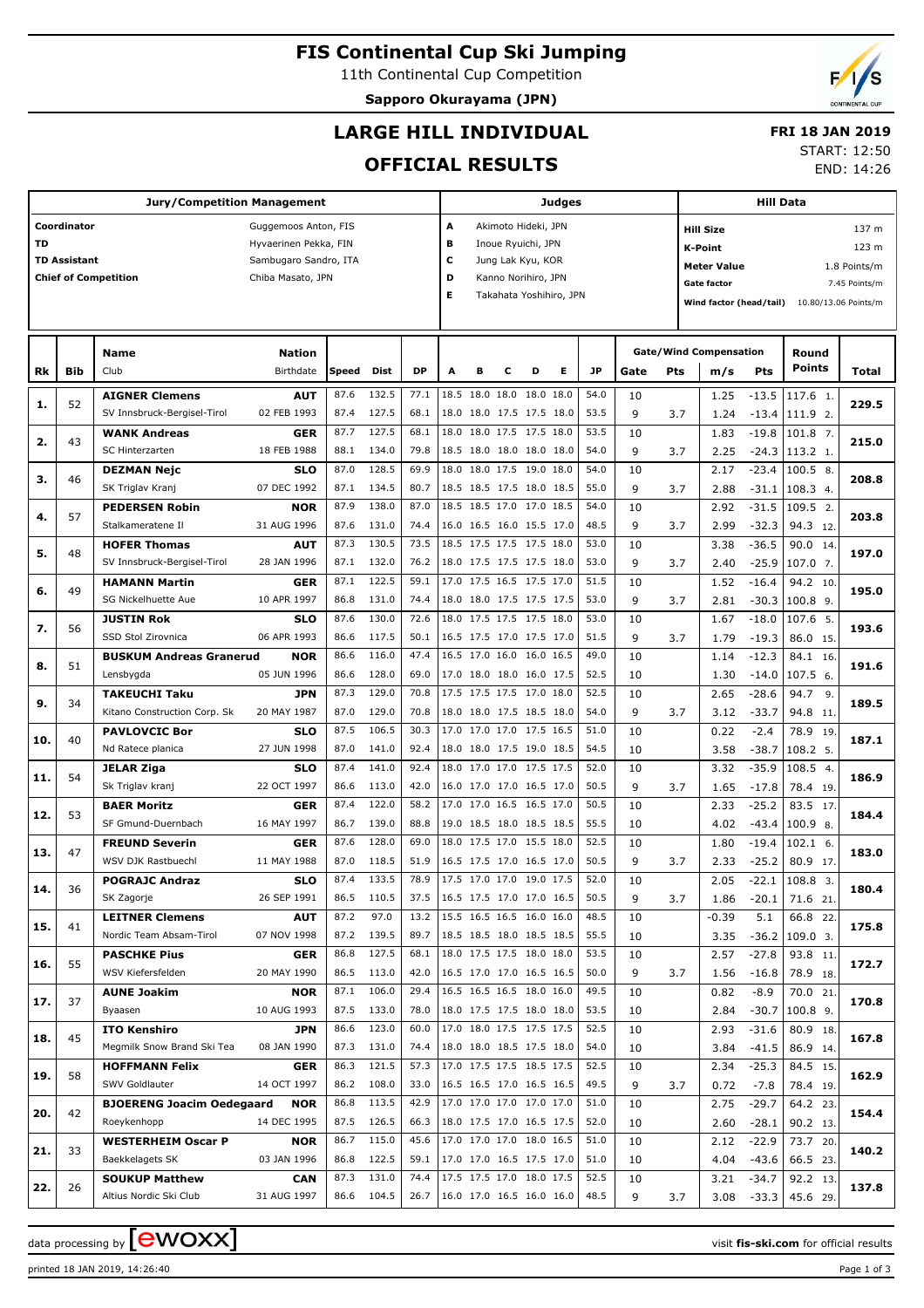## **FIS Continental Cup Ski Jumping**

11th Continental Cup Competition **Sapporo Okurayama (JPN)**



END: 14:26

# **LARGE HILL INDIVIDUAL**

### **FRI 18 JAN 2019** START: 12:50

## **OFFICIAL RESULTS**

|     |            | <b>Name</b>                 | <b>Nation</b> |       |       |           |      |   |                          |   |                          |           |      |     | <b>Gate/Wind Compensation</b> |            | Round         |       |
|-----|------------|-----------------------------|---------------|-------|-------|-----------|------|---|--------------------------|---|--------------------------|-----------|------|-----|-------------------------------|------------|---------------|-------|
| Rk  | <b>Bib</b> | Club                        | Birthdate     | Speed | Dist  | <b>DP</b> | A    | в | с                        | D | Е                        | <b>JP</b> | Gate | Pts | m/s                           | <b>Pts</b> | <b>Points</b> | Total |
|     | 38         | <b>STEINER Maximilian</b>   | <b>AUT</b>    | 86.8  | 93.0  | 6.0       | 16.0 |   | 16.0 16.5 16.0 16.0      |   |                          | 48.0      | 10   |     | 0.29                          | $-3.1$     | 50.9<br>25.   |       |
| 23. |            | WSV Bad Ischl-NTS-Oberoes   | 04 MAY 1996   | 86.9  | 123.0 | 60.0      |      |   | 17.0 17.0 16.5 17.5 17.0 |   |                          | 51.0      | 10   |     | 2.69                          | $-29.1$    | 81.9<br>16.   | 132.8 |
| 24. | 44         | <b>IWASA Yuken</b>          | <b>JPN</b>    | 86.6  | 127.5 | 68.1      |      |   | 18.0 17.5 16.5 17.5 17.5 |   |                          | 52.5      | 10   |     | 2.58                          | $-27.9$    | 92.7<br>12.   | 122.5 |
|     |            | Tokyo Biso Kogyo Corporatio | 02 JUL 1999   | 86.5  | 81.5  | $-14.7$   |      |   | 15.0 16.5 15.5 16.5 15.5 |   |                          | 47.5      | 9    | 3.7 | 0.62                          | $-6.7$     | 29.8<br>30.   |       |
| 25. | 50         | <b>WOHLGENANNT Ulrich</b>   | <b>AUT</b>    | 86.9  | 95.5  | 10.5      |      |   | 16.0 16.5 16.5 16.5 16.0 |   |                          | 49.0      | 10   |     | 1.03                          | $-11.1$    | 48.4<br>26.   | 113.8 |
|     |            | SK Kehlegg-Vorarlberg       | 01 AUG 1994   | 87.4  | 107.5 | 32.1      |      |   | 16.5 16.5 16.5 17.0 16.0 |   |                          | 49.5      | 10   |     | 1.50                          | $-16.2$    | 65.4 25.      |       |
| 26. | 32         | <b>LARSON Casey</b>         | <b>USA</b>    | 87.1  | 104.0 | 25.8      |      |   | 16.0 16.5 16.5 18.0 16.0 |   |                          | 49.0      | 10   |     | 1.16                          | $-12.5$    | 62.3<br>24    | 110.9 |
|     |            | Norge Ski Club              | 16 DEC 1998   | 87.5  | 94.0  | 7.8       |      |   | 16.0 16.0 16.0 16.5 15.0 |   |                          | 48.0      | 10   |     | 0.67                          | $-7.2$     | 48.6<br>28.   |       |
| 27. | 29         | <b>CHOI Heung Chul</b>      | <b>KOR</b>    | 86.5  | 98.0  | 15.0      |      |   | 16.0 16.0 16.5 16.0 16.0 |   |                          | 48.0      | 10   |     | 2.11                          | $-22.8$    | 40.2<br>29.   | 105.8 |
|     |            | High1 Resort                | 03 DEC 1981   | 86.5  | 116.5 | 48.3      |      |   | 17.0 17.5 17.5 16.5 17.0 |   |                          | 51.5      | 10   |     | 3.17                          | $-34.2$    | 65.6 24.      |       |
| 28. | 28         | <b>HAUKEDAL Richard</b>     | <b>NOR</b>    | 87.3  | 89.0  | $-1.2$    |      |   | 15.0 15.5 16.0 15.0 15.5 |   |                          | 46.0      | 10   |     | 0.90                          | $-9.7$     | 35.1 30.      | 105.4 |
|     |            | Baekkelagets SK             | 31 AUG 1996   | 87.8  | 107.0 | 31.2      |      |   | 16.5 17.0 16.5 17.5 16.0 |   |                          | 50.0      | 10   |     | 1.01                          | $-10.9$    | 70.3<br>22.   |       |
| 29. | 23         | <b>URLAUB Andrew</b>        | <b>USA</b>    | 87.2  | 90.0  | 0.6       |      |   | 14.5 14.0 15.5 16.5 14.5 |   |                          | 44.5      | 10   |     | 0.42                          | $-4.5$     | 40.6<br>28    | 103.6 |
|     |            | Flying Eagles Ski Club      | 12 APR 2001   | 86.9  | 111.0 | 38.4      |      |   | 16.0 16.0 15.5 17.0 15.5 |   |                          | 47.5      | 10   |     | 2.12                          | $-22.9$    | 63.0<br>26.   |       |
| 30. | 39         | <b>ALTENBURGER Florian</b>  | <b>AUT</b>    | 87.1  | 93.0  | 6.0       |      |   | 15.5 16.0 16.5 15.5 15.5 |   |                          | 47.0      | 10   |     | 0.71                          | $-7.7$     | 45.3<br>27    | 94.5  |
|     |            | SC Seekirchen-Salzburg      | 02 NOV 1993   | 86.9  | 103.0 | 24.0      |      |   |                          |   | 14.5 15.0 15.0 15.5 15.0 | 45.0      | 10   |     | 1.83                          | $-19.8$    | 49.2 27.      |       |

|     |    | Not qualified for final round |             |      |      |        |                                       |  |  |    |      |         |      |
|-----|----|-------------------------------|-------------|------|------|--------|---------------------------------------|--|--|----|------|---------|------|
| 31. | 31 | <b>CHOI Seou</b>              | <b>KOR</b>  | 86.3 | 91.0 | 2.4    | $14.0$ 14.0 14.5 17.0 14.0 42.5       |  |  | 10 | 1.08 | $-11.7$ | 33.2 |
|     |    | High1 Resort                  | 03 DEC 1982 |      |      |        |                                       |  |  |    |      |         |      |
| 32. | 25 | <b>LAUCHLAN Nigel</b>         | <b>CAN</b>  | 86.7 | 89.0 | $-1.2$ | 15.0 15.0 16.0 15.0 15.0   45.0       |  |  | 10 | 1.66 | $-17.9$ | 25.9 |
|     |    | Altius Nordic SC              | 03 MAR 1996 |      |      |        |                                       |  |  |    |      |         |      |
| 33. | 27 | <b>DEAN Decker</b>            | <b>USA</b>  | 87.2 | 78.0 |        | $-21.0$ 14.5 15.5 15.5 14.0 14.0 44.0 |  |  | 10 | 0.89 | $-9.6$  | 13.4 |
|     |    | Steamboat Springs winter spor | 08 AUG 2000 |      |      |        |                                       |  |  |    |      |         |      |

| Did not start |                      |  |
|---------------|----------------------|--|
| <b>Bib</b>    | Name                 |  |
| 24            | <b>HLAVA Lukas</b>   |  |
| 35            | <b>VANCURA Tomas</b> |  |

| <b>Disqualified</b> |                  |           |  |
|---------------------|------------------|-----------|--|
| <b>Bib</b>          | Name             | Reason    |  |
| 30                  | MERILAEINEN Eetu | SCE4 Suit |  |

| <b>Weather Information</b> |                      |      |      |                 |        |              |     |
|----------------------------|----------------------|------|------|-----------------|--------|--------------|-----|
|                            |                      | Snow | Air  | <b>Humidity</b> |        | Wind $[m/s]$ |     |
|                            | Weather              | [°C] | [°C] | [%]             | Min    | Avg          | Max |
| 1st round                  | partly cloudy, snowy | -8   | כ-   | 72              | $-0.3$ | 1.7          | 3.3 |
| 2nd round                  | partly cloudy, snowy | -8   | -4   | 73              | 0.6    | 2.3          | 4.0 |

| <b>Statistics</b> |      |                 |              |      |              |       |      |              |      |                |                            |                |
|-------------------|------|-----------------|--------------|------|--------------|-------|------|--------------|------|----------------|----------------------------|----------------|
|                   |      |                 |              |      | Distance [m] |       |      | Speed [km/h] |      |                | <b>Competitors/Nations</b> |                |
|                   | Gate | <b>Athletes</b> | <b>Falls</b> | Min  | Avg          | Max   | Min  | Avg          | Max  | <b>Entries</b> | <b>Started</b>             | <b>Results</b> |
| 1st round         | 10   | 33              | 0            | 78.0 | 114.1        | 141.0 | 86.3 | 87.0         | 87.9 | 36/10          | 34/9                       | 33/8           |
| 2nd round         | 10   | 15              | 0            | 94.0 | 121.5        | 141.0 | 86.5 | 87.1         | 87.8 | 30/8           | 30/8                       | 30/8           |
|                   | q    | 15              | 0            | 81.5 | 119.0        | 134.5 | 86.2 | 86.9         | 88.1 |                |                            |                |

data processing by **CWOXX**  $\blacksquare$